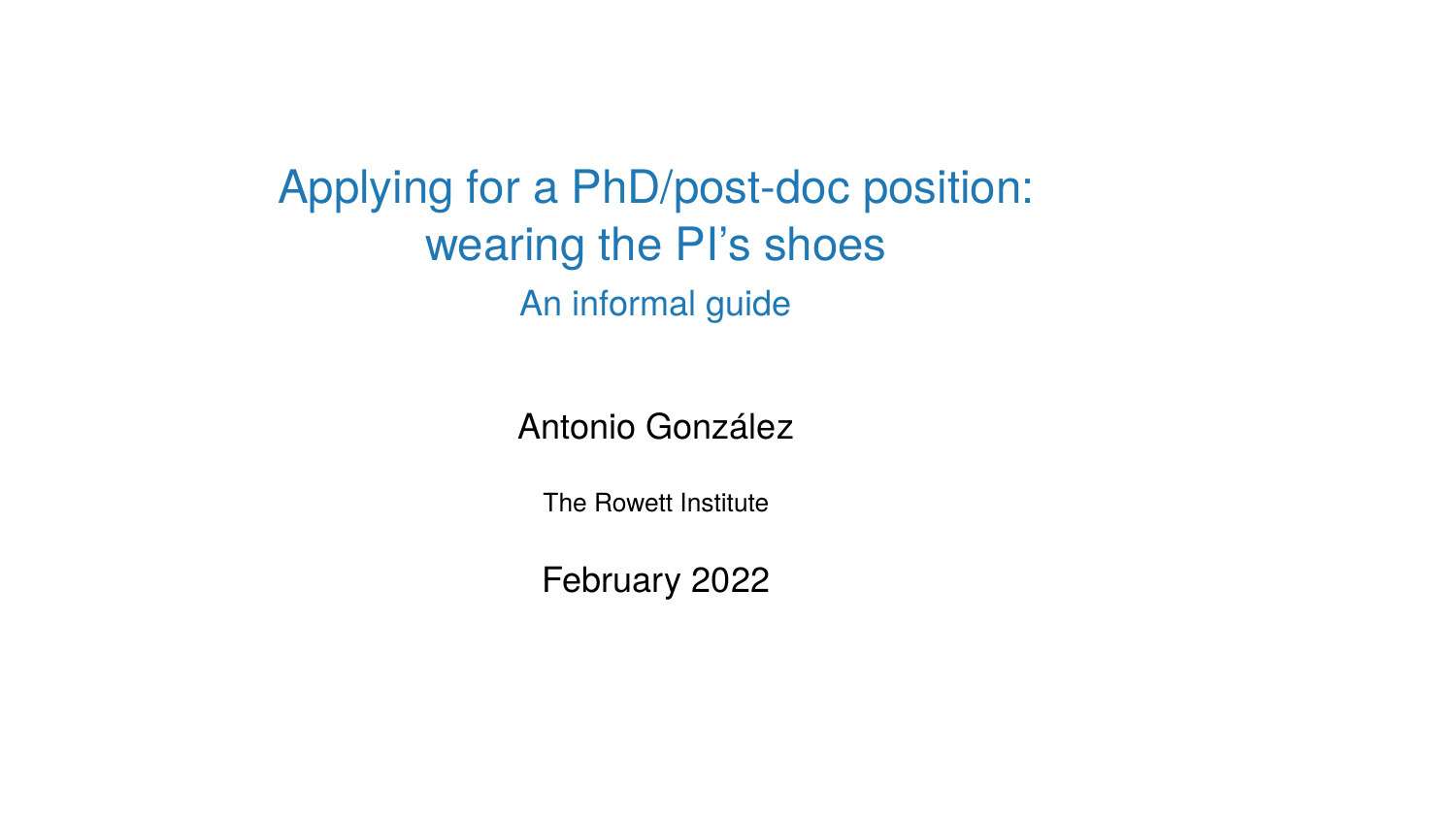#### **Motivation**

- I've seen both sides of the coin
- Recently: applicants what I'd like to say (but can't say)
- How does recruiting look from the point of view of the recruiter?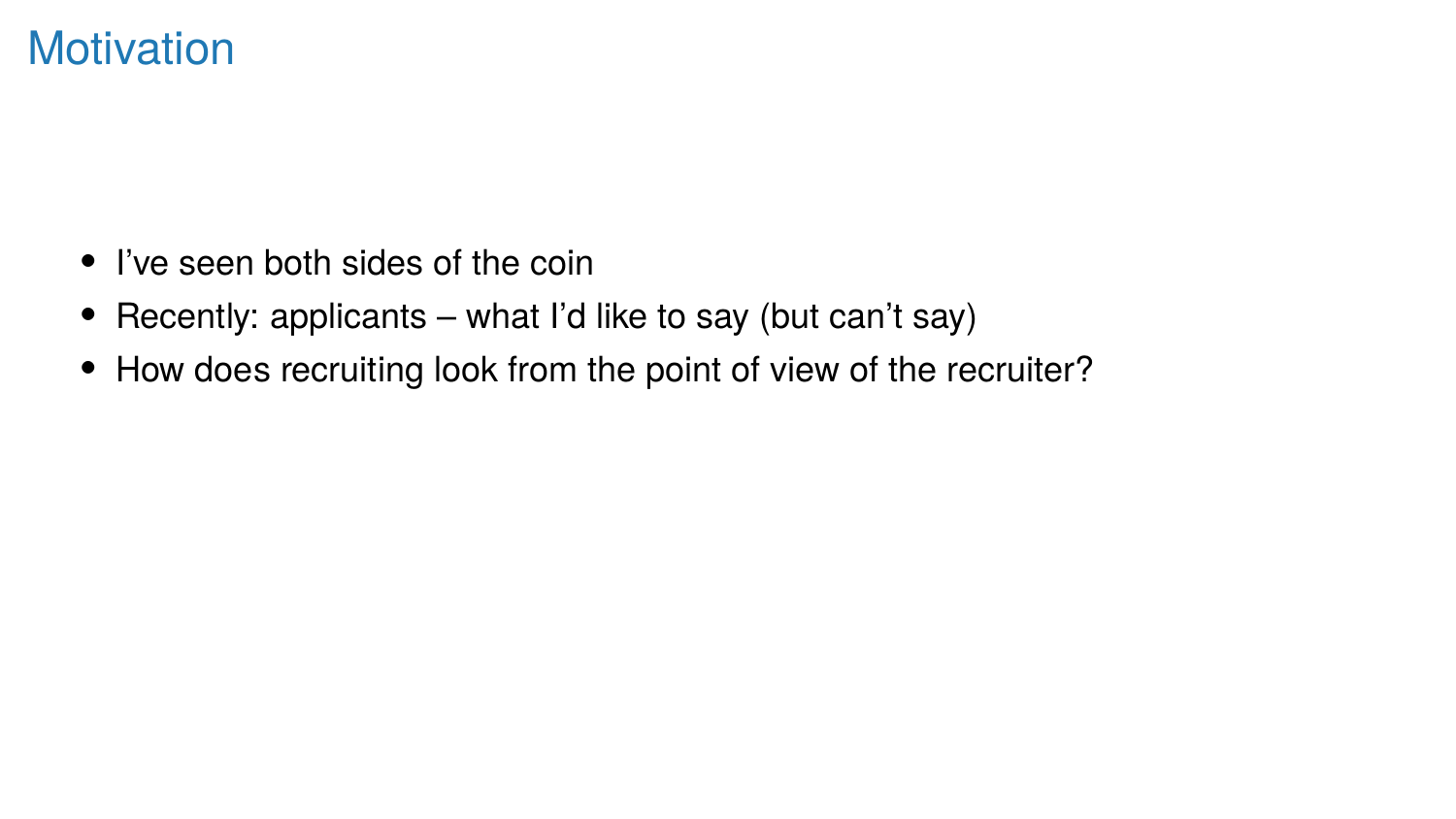#### **Motivation**

- I've seen both sides of the coin
- Recently: applicants what I'd like to say (but can't say)
- How does recruiting look from the point of view of the recruiter?

#### **Disclaimer**

This really only is my personal view: unofficial (and not universal) advice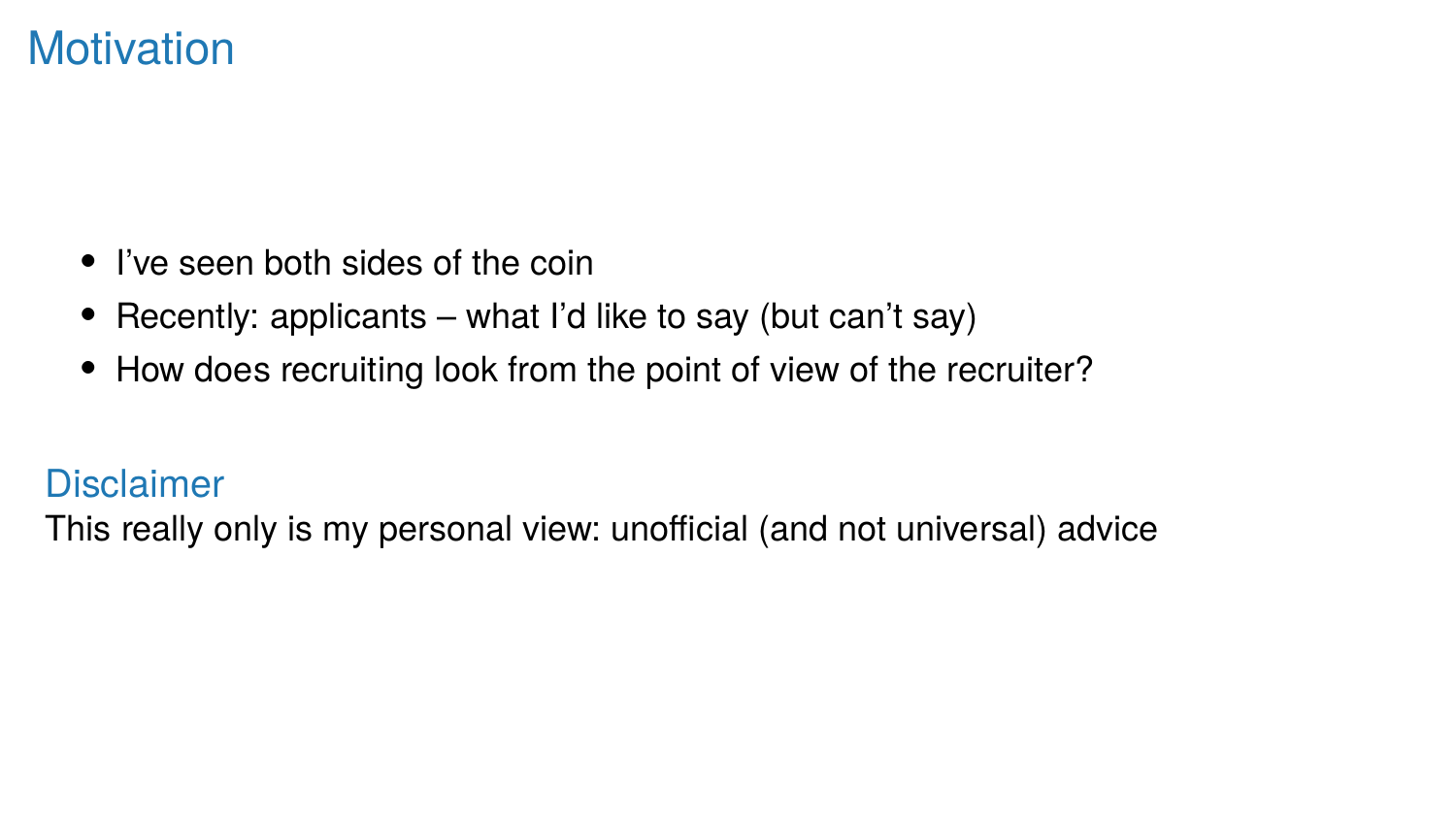## **Outline**

Finding a project

Preparing the application

Application form Cover letter **CV** Referees

The interview

Contacting people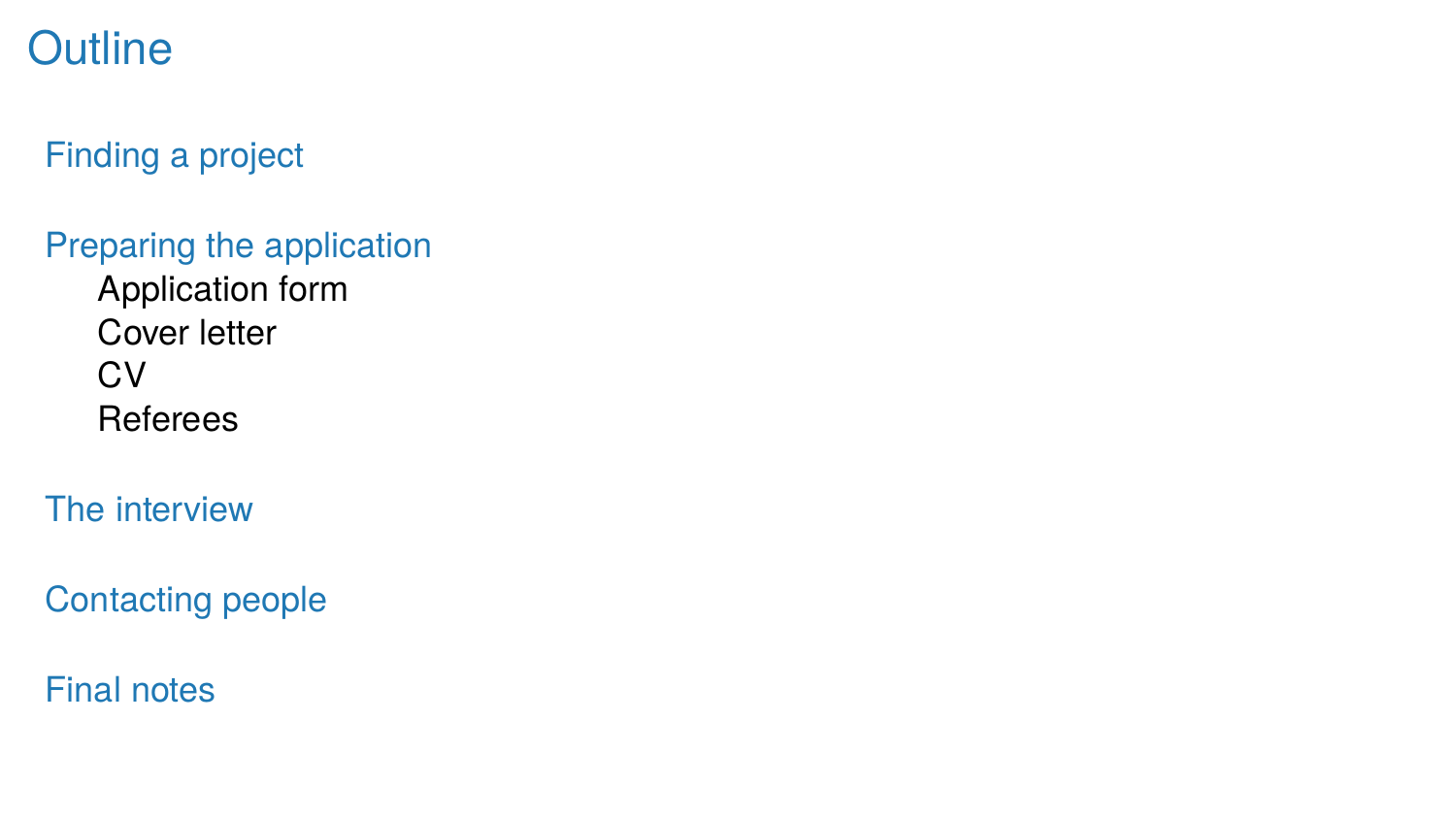## Finding a project



project The application Application form Cover letter CV Referees The interview **Contacting** people Final notes

Finding a

- What would you like to work on? Where? Have a good idea (but be flexible)
- Consider getting in touch before applying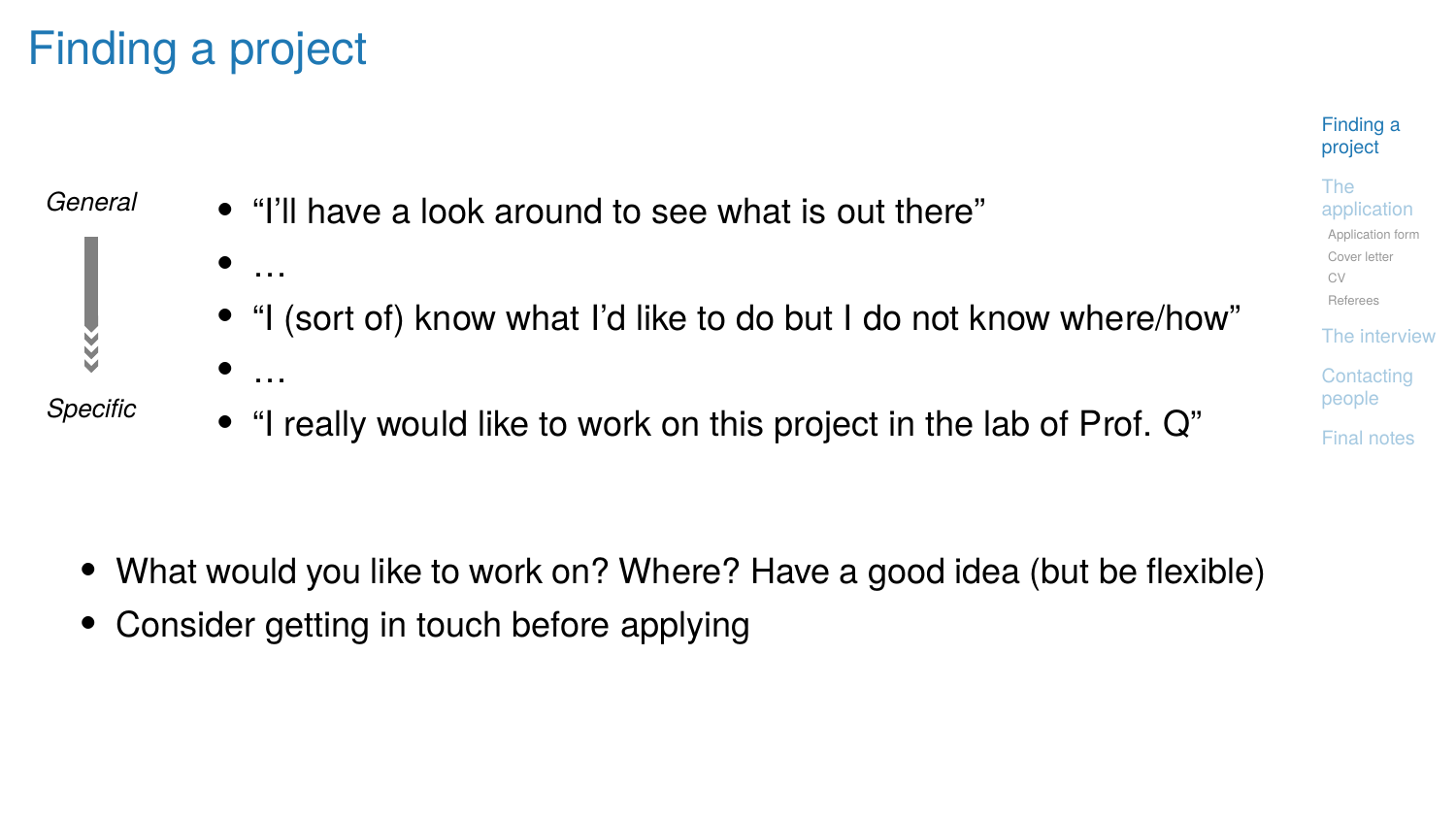# Finding a project

| General       | • Wide search, e.g.<br>• FindAPostDoc (https://www.findapostdoc.com/)<br>• Jobs section in journals (e.g. Nature, Science)                                                                                                                                                                                   |
|---------------|--------------------------------------------------------------------------------------------------------------------------------------------------------------------------------------------------------------------------------------------------------------------------------------------------------------|
|               | • Careers section in societies websites, e.g.<br>• FENS (the Federation of European Neuroscience Societies) Job<br>Market (https://www.fens.org/careers/job-market)<br>• The Physiological Society<br>(https://www.physoc.org/careers/jobs/)<br>• The Nutrition Society (https://jobs.nutritionsociety.org/) |
| š<br>Specific | • Word-of-mouth, social media<br>• During meetings, chat to people                                                                                                                                                                                                                                           |

#### Finding a project

The application Application form Cover letter CV

Referees The interview

Contacting people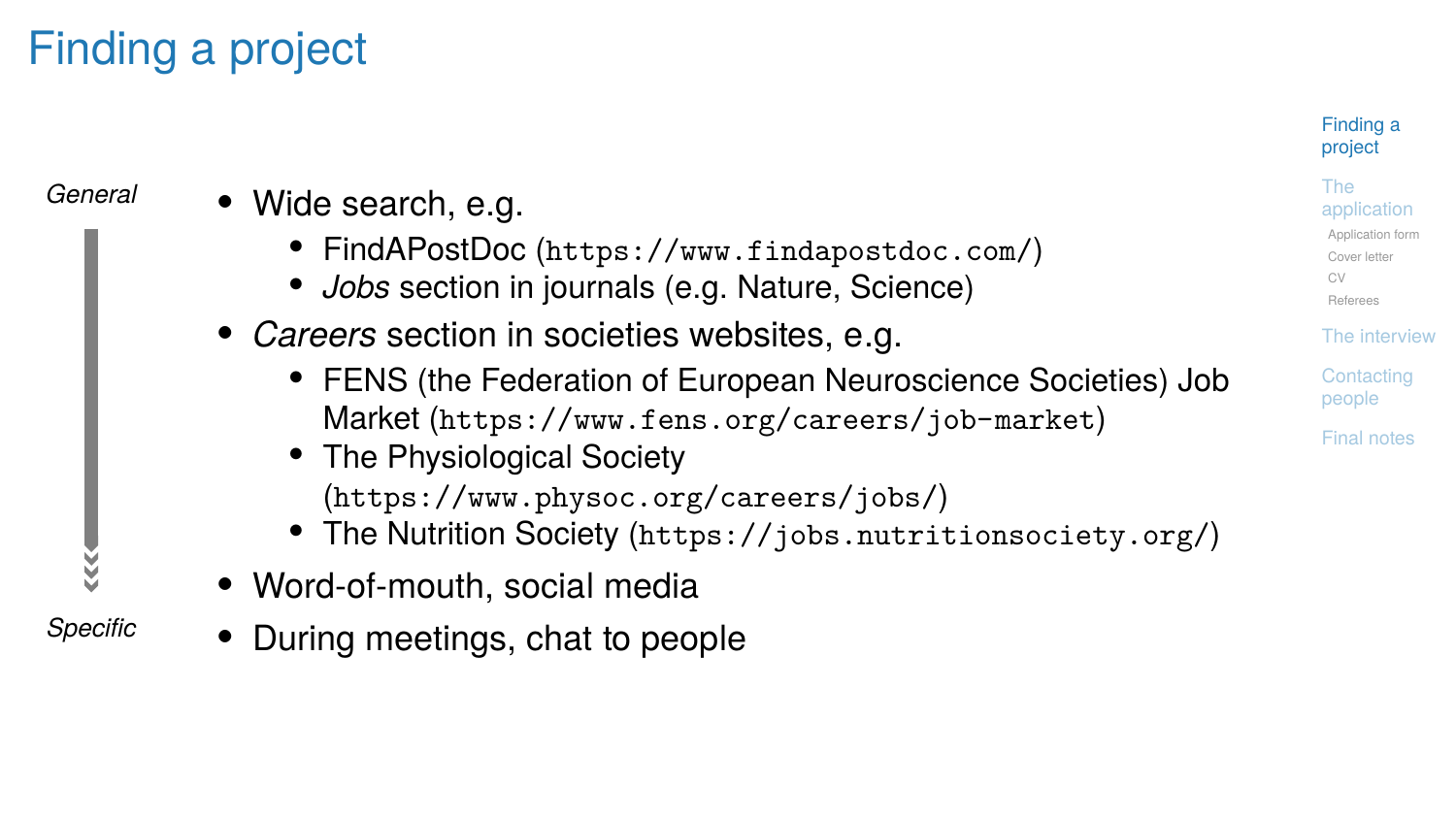# The application process

#### Typical components:

- Written application
	-
	-
	-
	- Cover letter Application form CV List of referees (you have to allow contact)
- Interview
- References

Finding a project

# The application Application form Cover letter CV

Referees The interview

Contacting people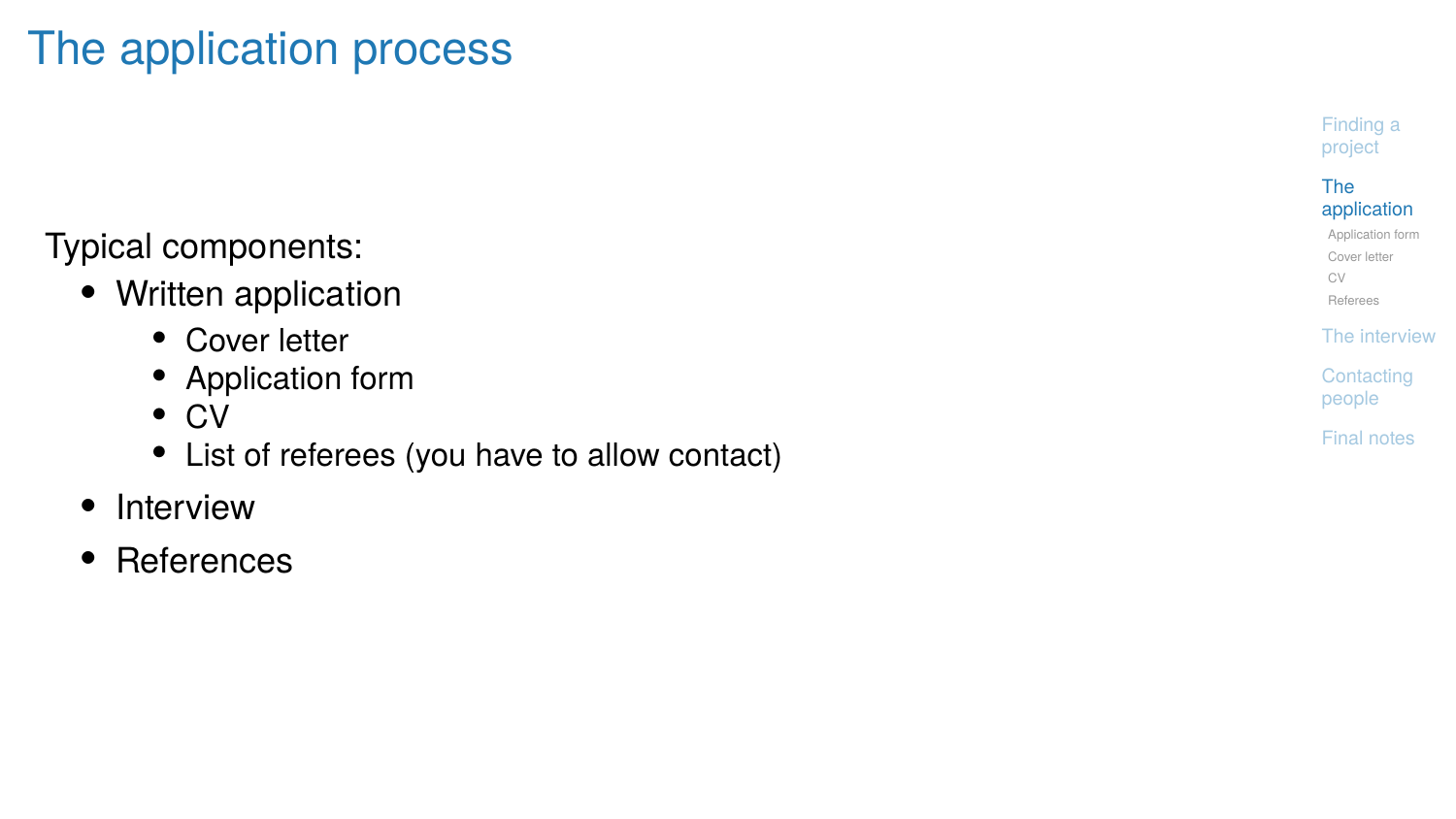# The application form

- Institution-specific
- Read the instructions *carefully*
- Know who to contact: Application form issues? HR/admin. The project? Potential supervisor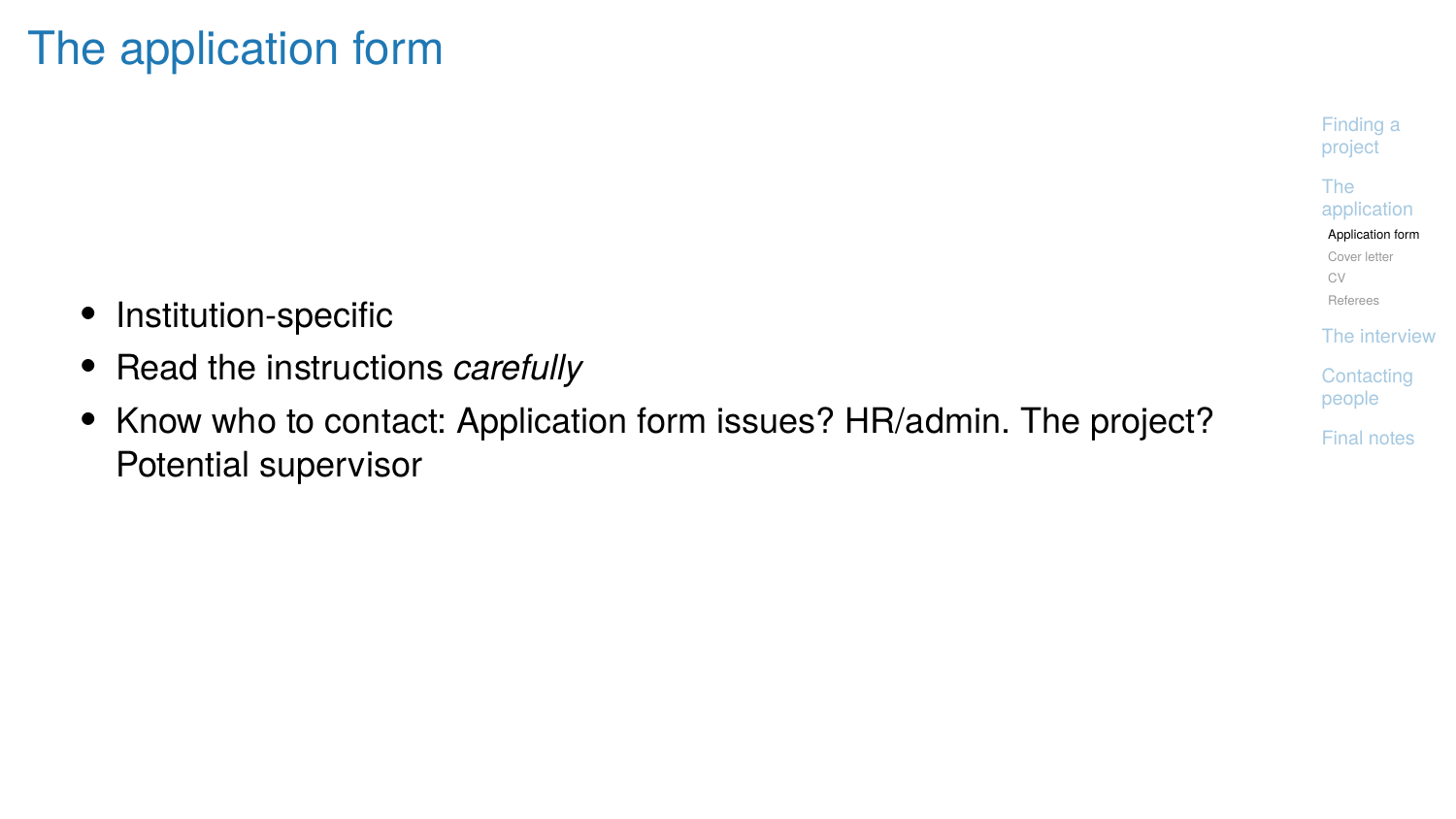#### The cover letter

- Not terribly long: ideally one page
- Focused. Related to the position you are applying for
- Do your research, find the name of the person. Avoid "To whom it may concern"
- Be specific when writing personal statements or cover letters. Show that you are interested in this particular project, cf. "I am interested in Medical Science" vs "I am interested in studying the possibility of modulating these receptors that regulate cell development…"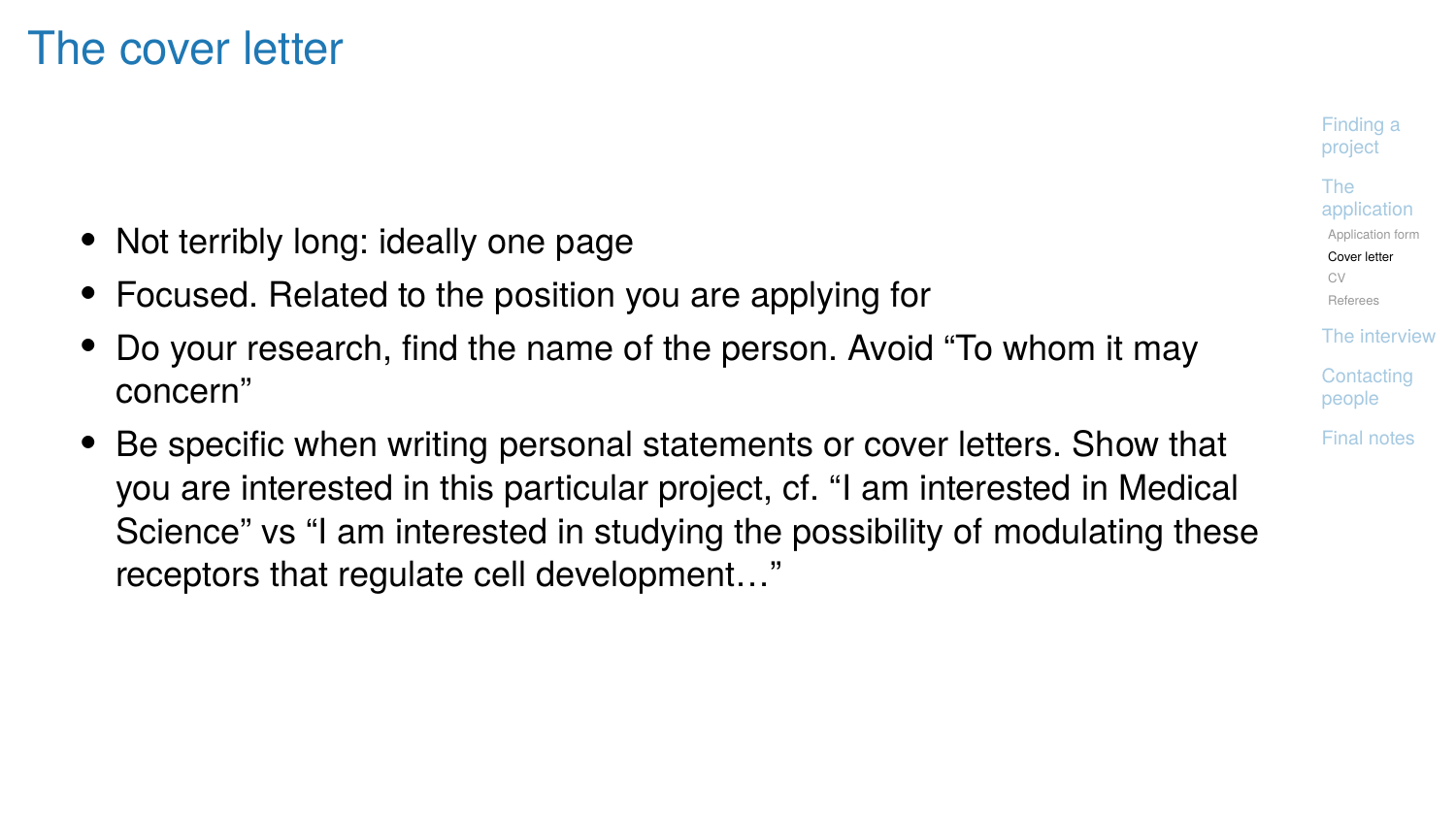## The CV

- Organise your CV properly: clear sections, clear chronological order (I prefer reverse chronological).
- Make it easy for the reader, e.g. check font size,highlight your name in the list of publications
- Make it relevant
- Sensible length
- Avoid gaps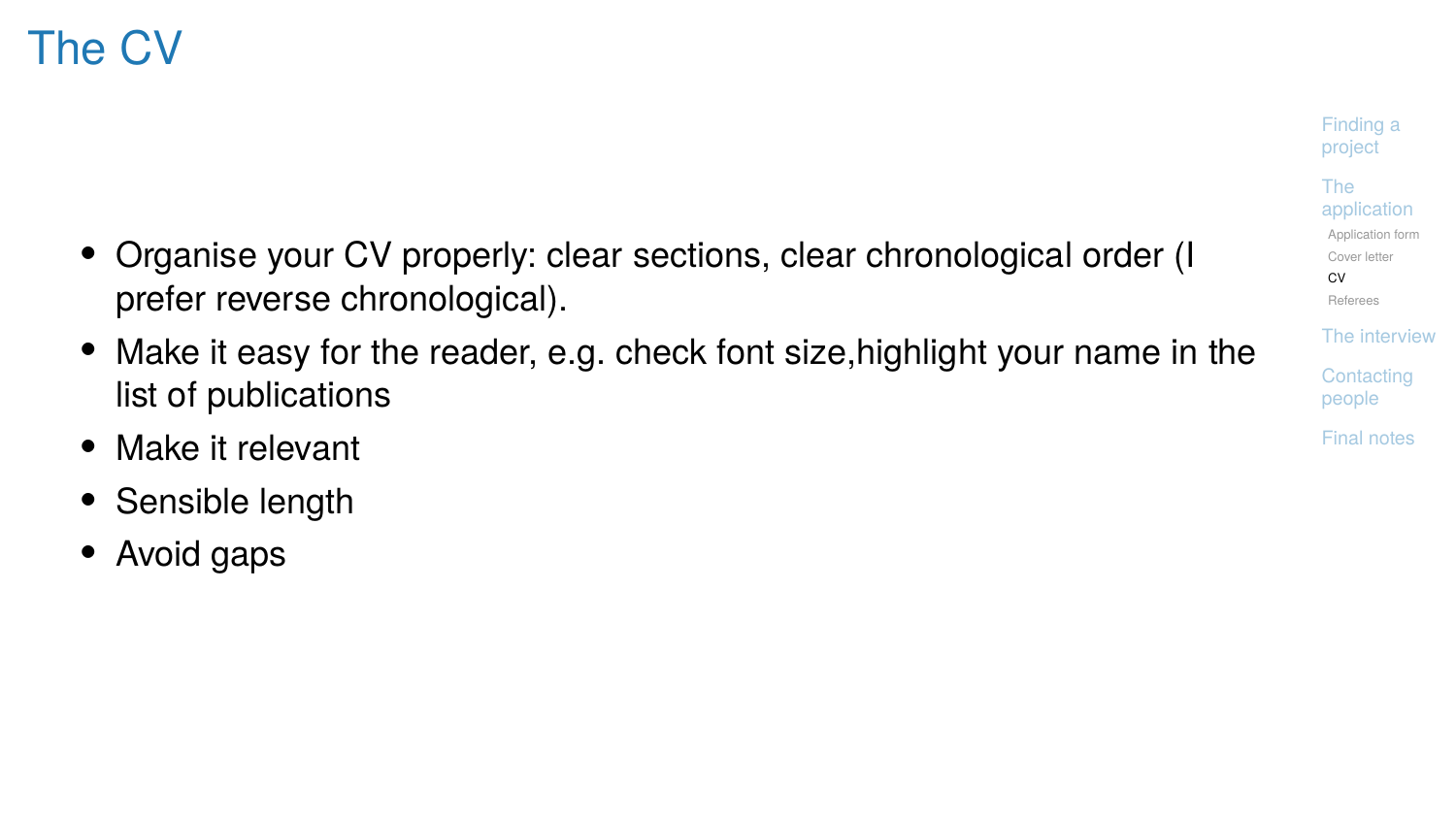#### What *not* to put on your CV

- Do not add date of birth, religion, marital status, nationality, personal phone/address, visa status… I do not think this is useful.
- A picture of yourself?
- Computing skills: "Skills in Microsoft Office, EndNote, iPhone…". That should be a given. No-one stands out these days for knowing that. ("Internet"' under "Computer skills"??) Do you have any more interesting computing skills?
- "Personal skills" section? I'm sceptical. Especially for things like "problem solver", "quick learner","creative", languages spoken…
- Hobbies? Hmm. Is this really necessary? Do you have space for this?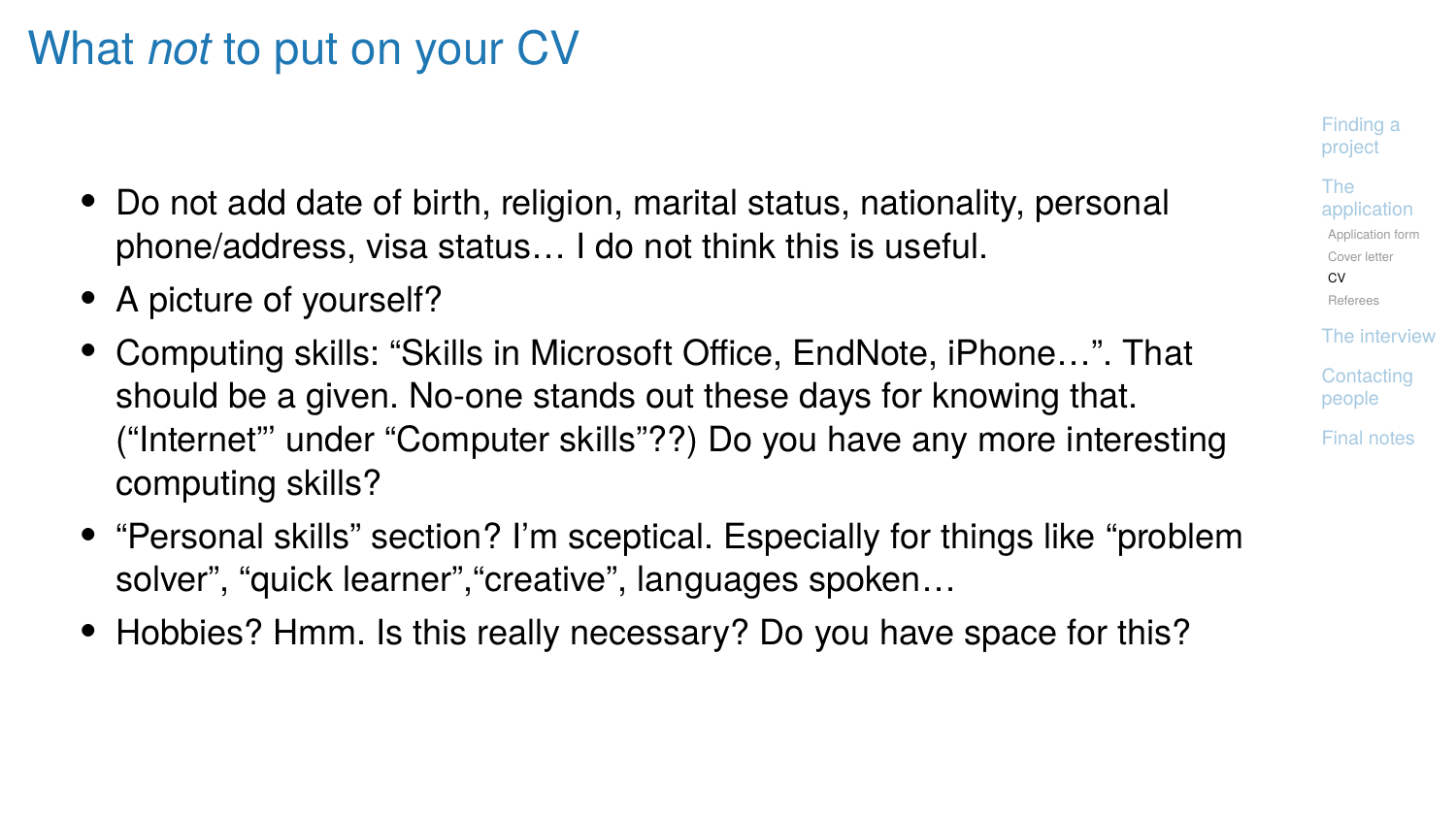## What *not* to put on your CV

- No need to tell us about your primary/secondary school, or add academic records (HR will ask for whatever records are needed)
- Avoid irrelevant things. Write your CV for the job you are applying for; e.g. if it is a research job, maybe no need for an extensive "Teaching profile"?
- Full driving licence. Why would you say that? (unless the job explicitly requires you to to drive)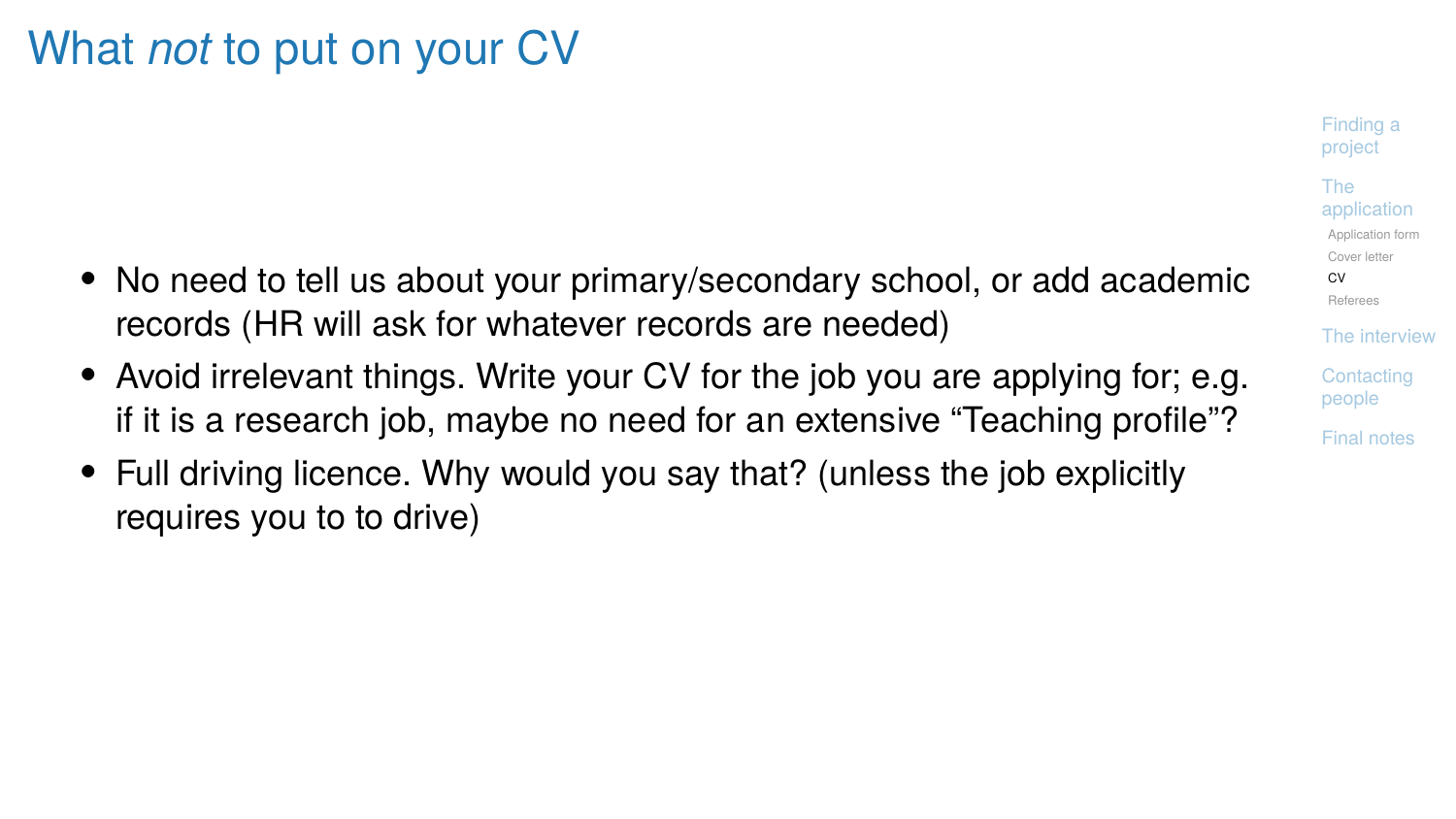## The referees

- You will need 2–3 referees
- Think this carefully: do not underestimate

Finding a project

The application Application form Cover letter CV

Referees The interview

Contacting people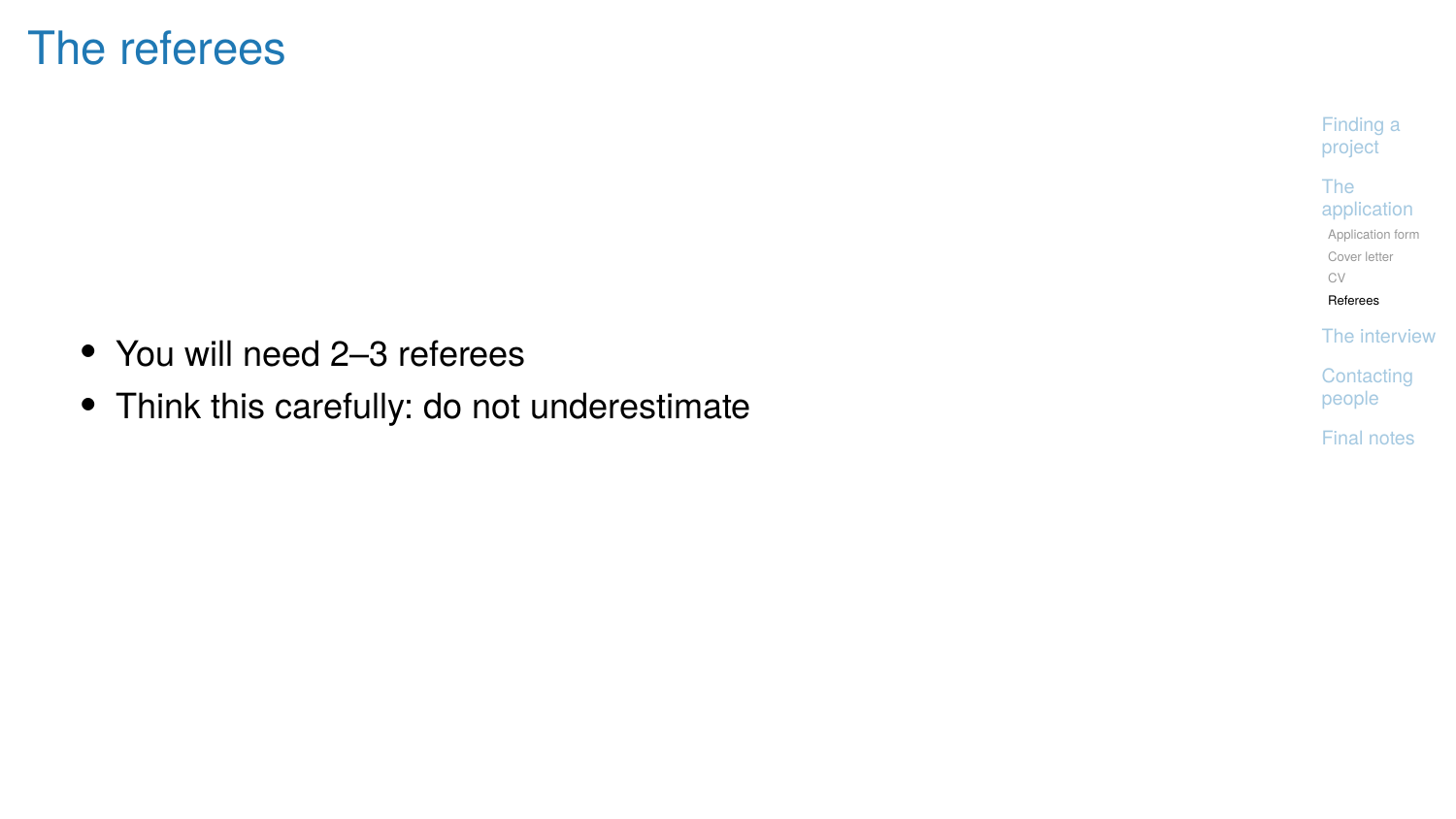## Before the interview

Invited for an interview? Great! Now prepare carefully…

- Read the instructions. Do you need to present anything?
- Find out more about the project, the place, the people (you want to make sure that you like the post/project)
- Try to anticipate some of the questions you'll be asked
- Think: are there gaps in your CV?
- Think about non-academic questions: e.g. at UoA "equality and diversity"
- Prepare questions
- Referees: Important to allow contact with them. This may come up during interview.

Finding a project The application Application form Cover letter CV Referees The interview **Contacting** people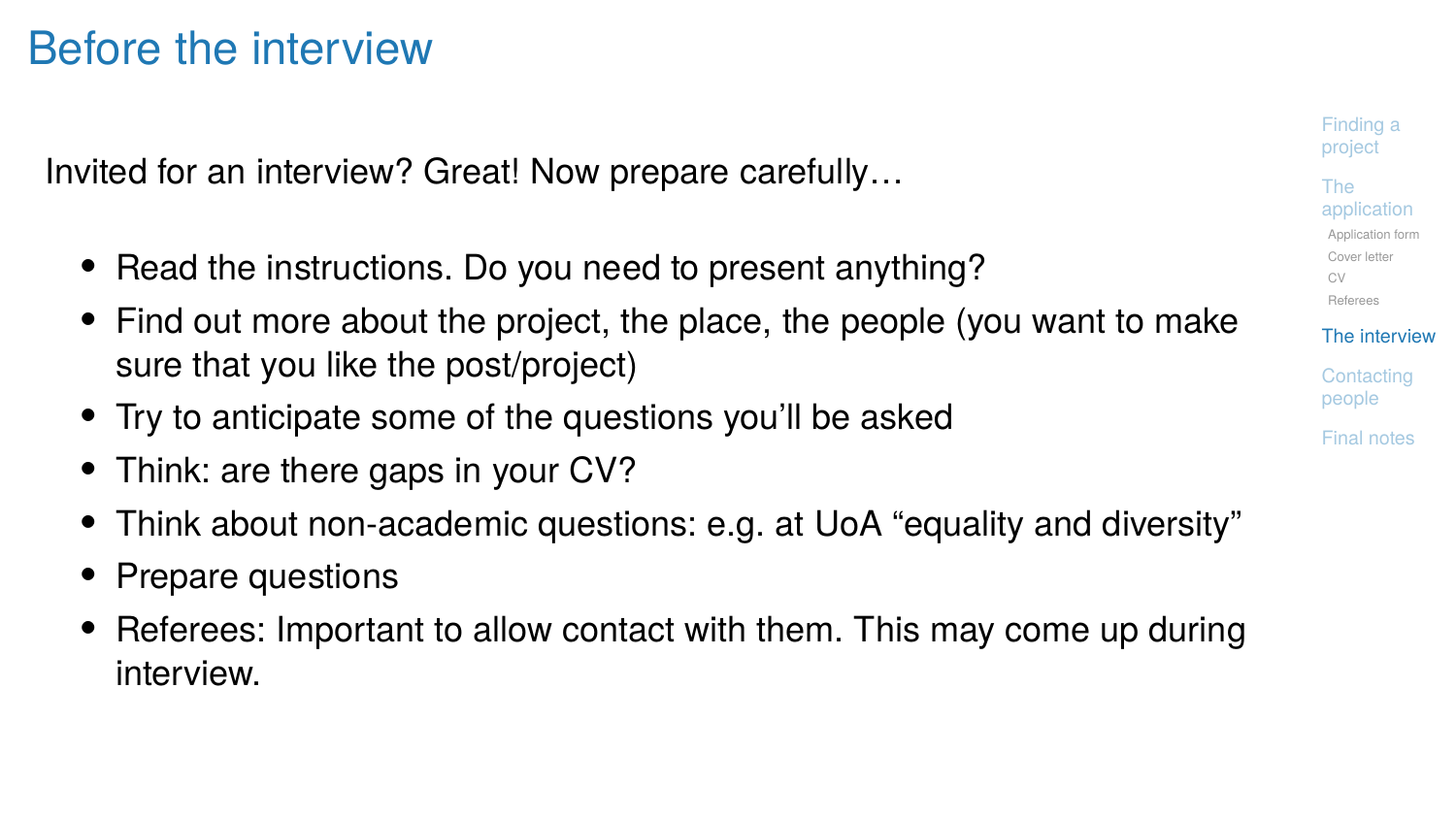## During the interview

Usual format: short talk followed by Q&As

- Stick to the time allocated
- Talk about *your* work
- I want to know what can you do:
	- Are your skills useful? What expertise will you be bringing?<br>• Knowledge?<br>• Can you communicate well?<br>• Can you organise ideas?<br>• Can you work independently/as part of a team?<br>• Can you contribute new ideas?<br>• I (and you
	-
	-
	-
	-
	-
	-

Finding a project The application Application form

Cover letter CV Referees

The interview **Contacting** people Final notes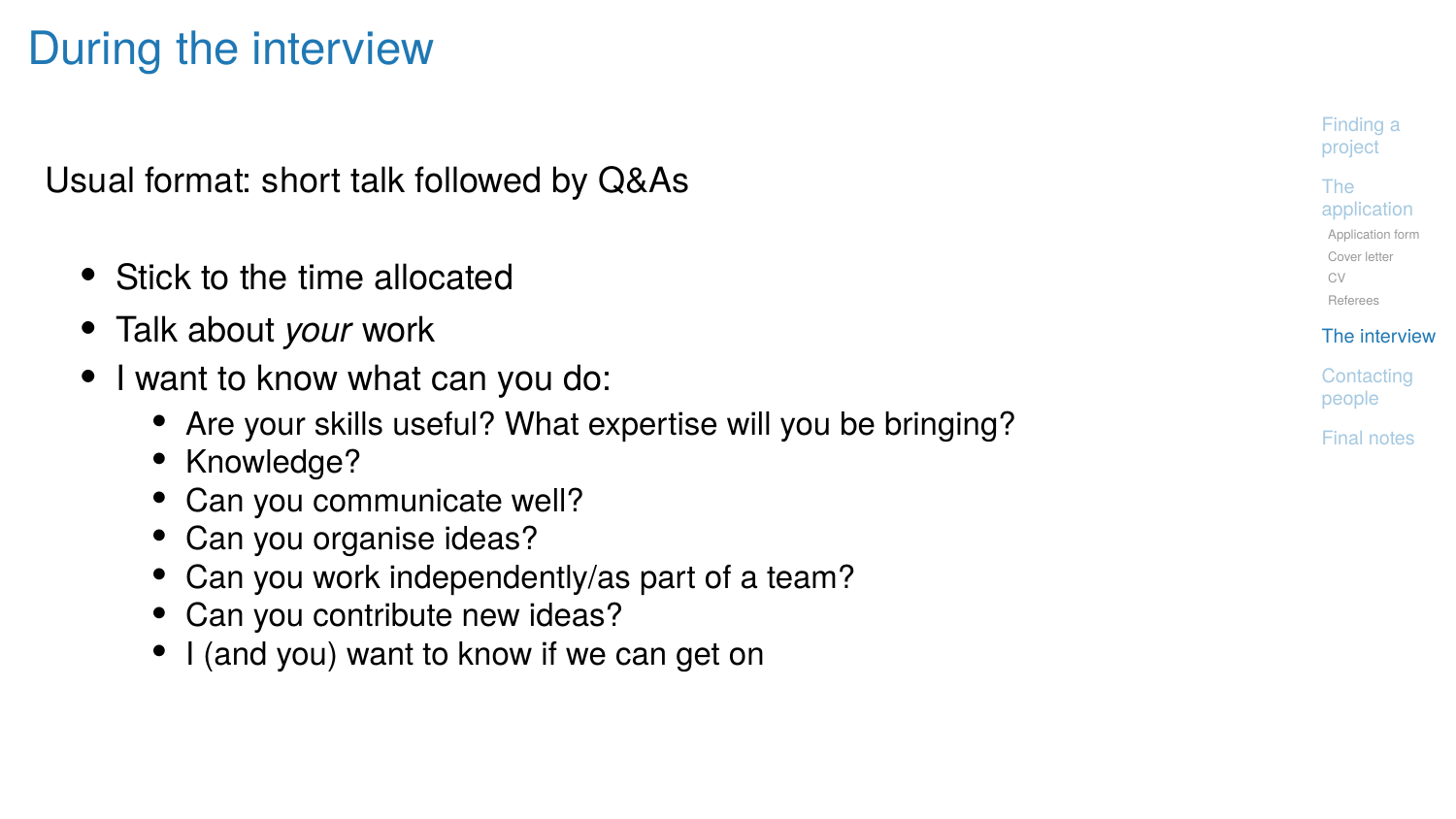## During the interview

- Ask questions yourself. What would you want to know? You also are interviewing the people offering you the job
- Think: what they'd like to know but are afraid to ask

Finding a project The application Application form Cover letter CV Referees The interview

Contacting people Final notes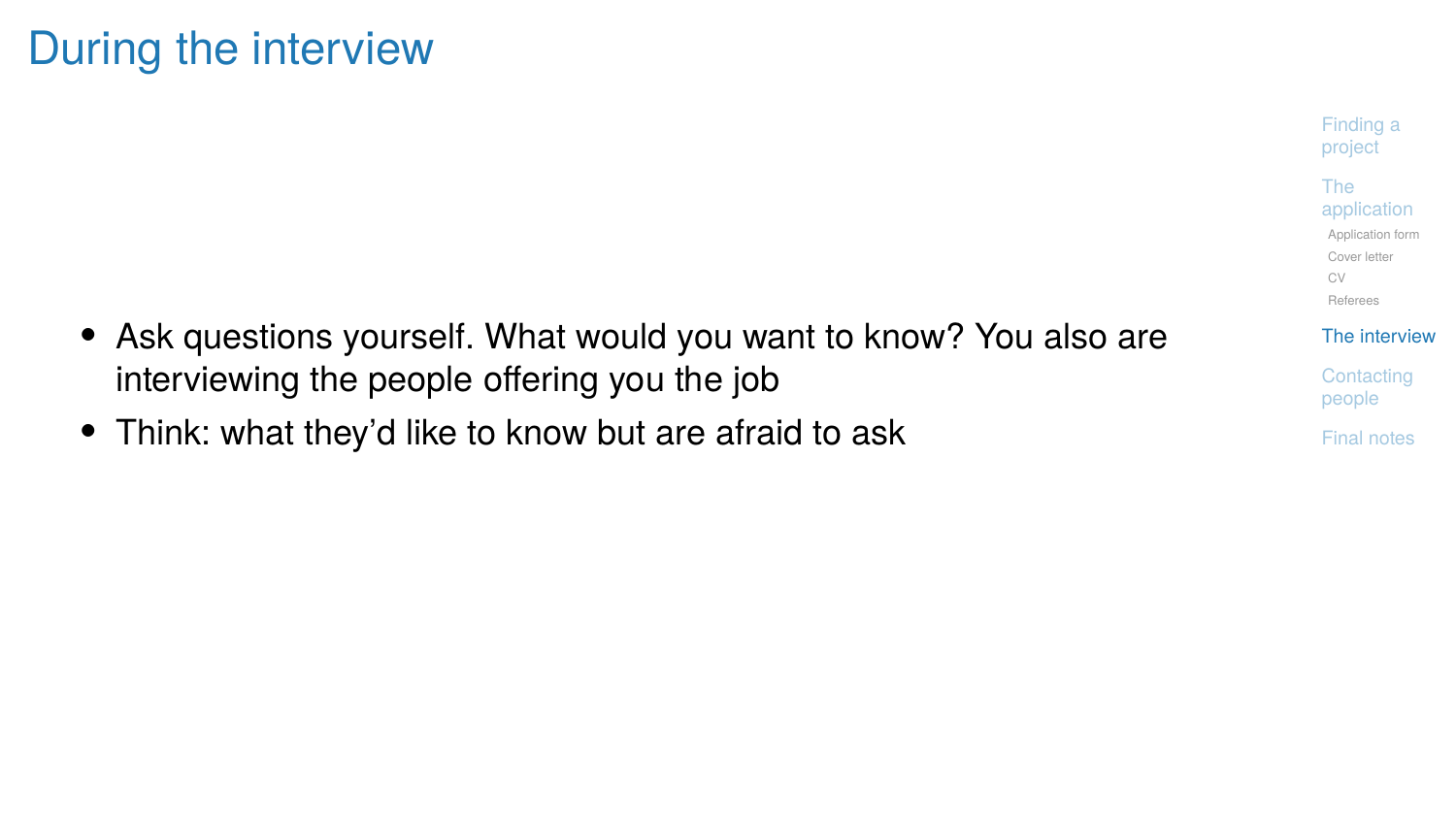# Contacting people: When to get in touch

- Before applying (just scouting or looking to work with someone in particular?)
- During the application: find more about the project/people
- After the application (?)

Finding a project The application Application form Cover letter CV Referees

The interview **Contacting** people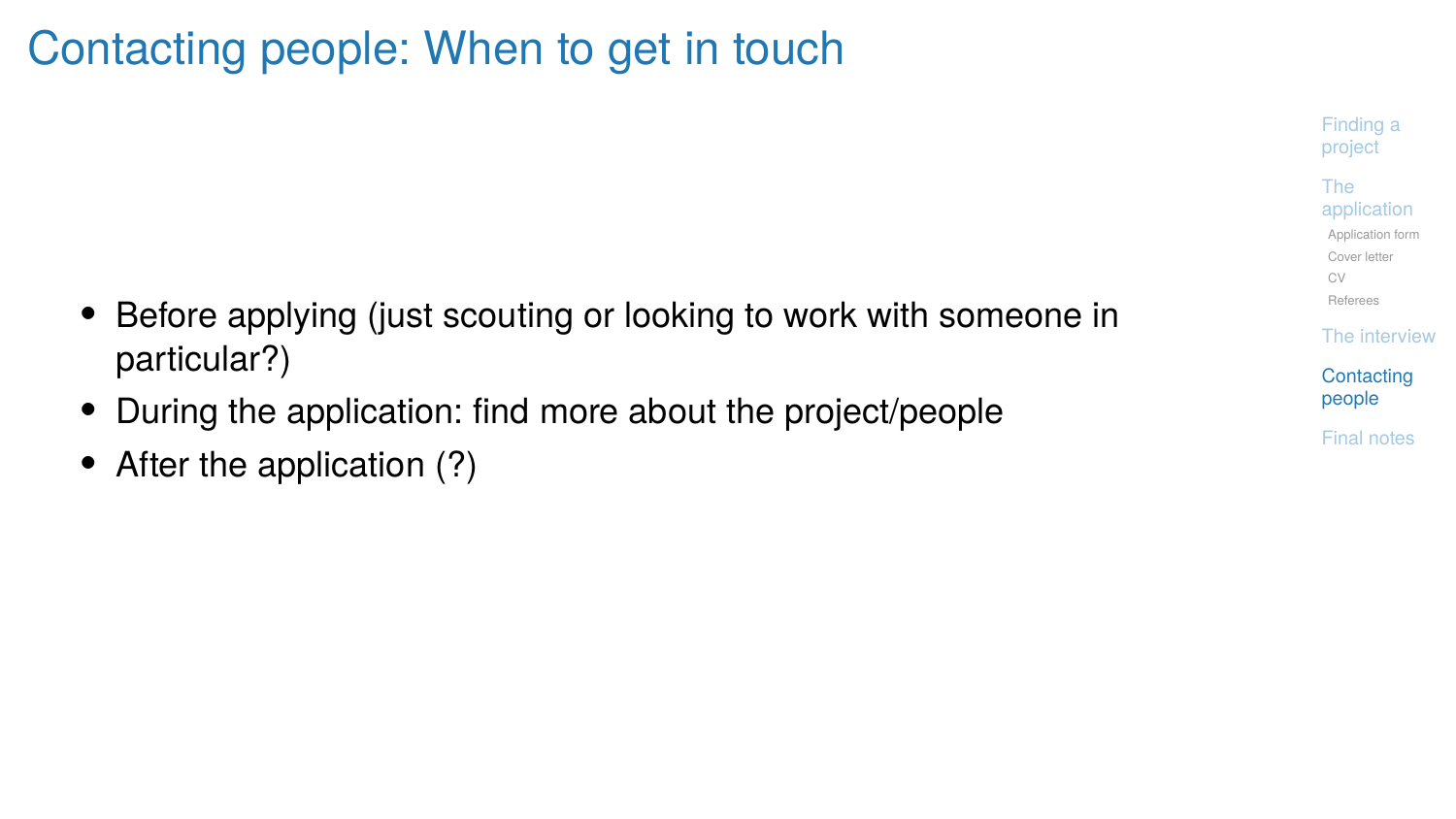# Contacting people: How to get in touch

- Email
- Conferences
- Online/in person chat. Visit the lab

Finding a project

The application Application form Cover letter CV

Referees The interview

Contacting people Final notes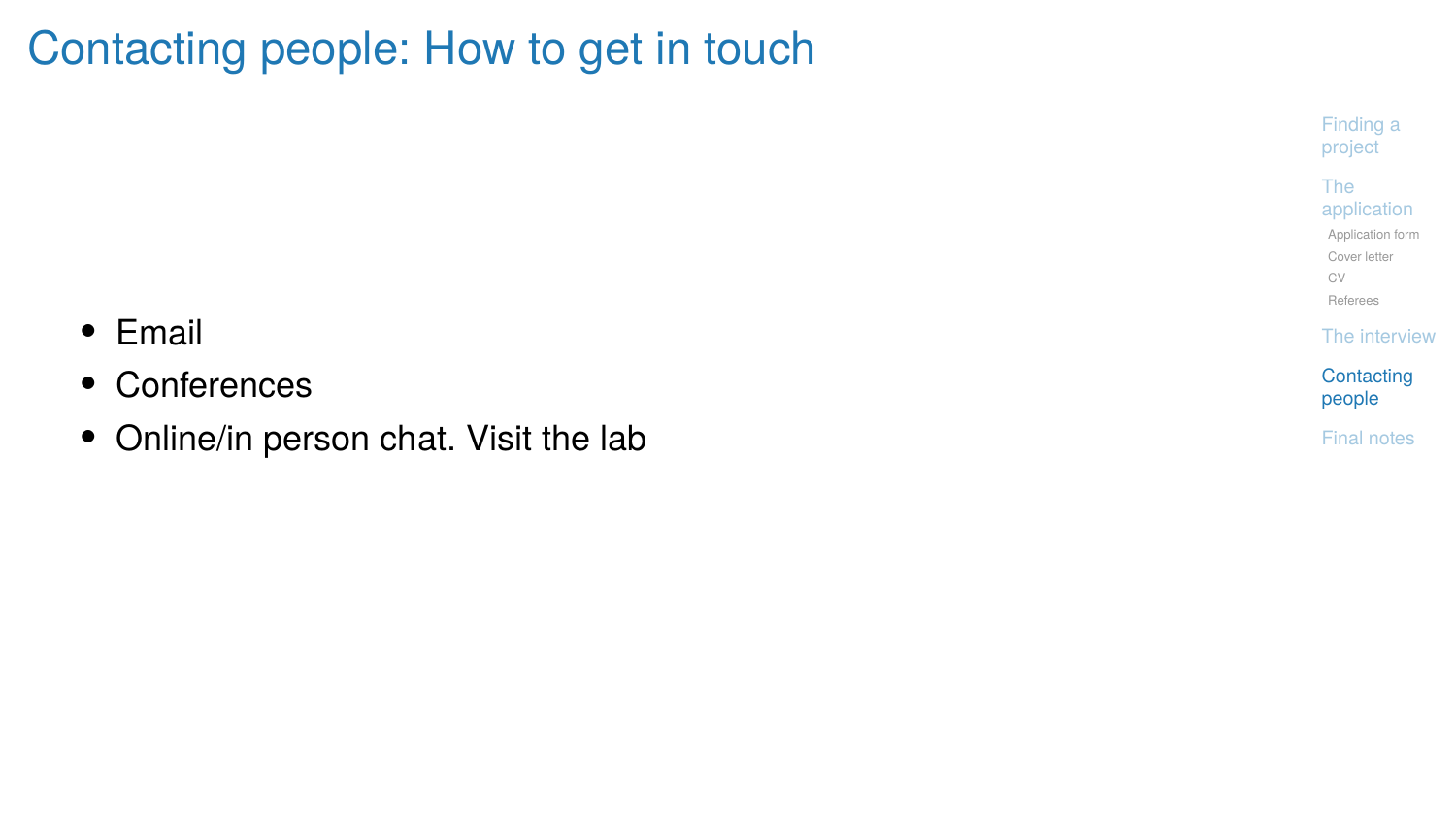## Contacting people: Dos and don'ts

- Do get in touch with potential supervisors. Ask questions, show interest. Stand out.
- Do not be overwhelming
- Do think in advance: what are your objectives?
- Do ask something interesting
- Do not turn up without having anything to say
- Do not be generic (it shows) ("Dear Professor". "I'm interested in your project")

Finding a project The application Application form Cover letter CV Referees The interview **Contacting** people